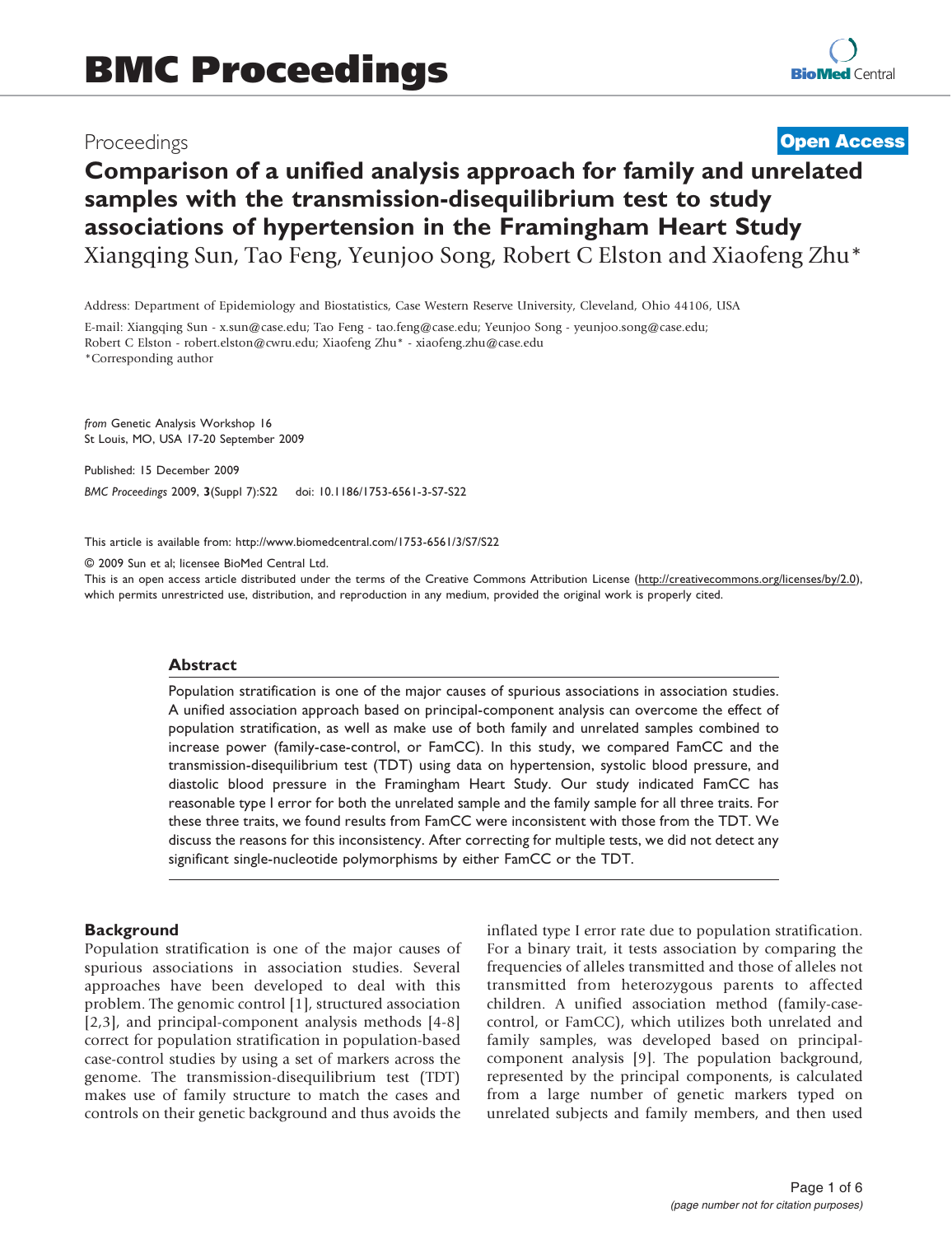to adjust the genotype and phenotype values. Because it can make use of both unrelated and family samples, this method uses more information than the TDT. It has no rare disease assumption, while accepting multiple affected and unaffected siblings, which is a limitation of another association method that combines family and unrelated samples [[10\]](#page-5-0).

In this study, the unified association method FamCC [\[9\]](#page-5-0) and the TDT were compared for association tests of the binary trait hypertension and quantitative traits systolic blood pressure (SBP) and diastolic blood pressure (DBP) in the Framingham Heart Study data.

#### Methods

## Samples

A total of 13,336 subjects in 1,231 pedigrees are included in the Framingham Heart Study. They are from three generations: the original generation, their offspring, and the third generation. Subjects in the original generation were discarded for this analysis because of concern over the age of their DNA samples. There are 6,395 genotyped and phenotyped subjects in the offspring generation and the third generation, from 1,144 pedigrees, and they were all used as the family sample for this association study. When the original generation was discarded, some large pedigrees were broken, which resulted in 1,705 nuclear families and 1,022 singletons. In order to determine how FamCC would handle a completely unrelated sample, 1,109 biologically unrelated best genotyped individuals with age greater than 20, single founders or founder couples, were taken from the offspring generation of the family sample to form a subsample of unrelated individuals.

#### **Markers**

There were 487,014 single-nucleotide polymorphisms (SNPs) across the genome genotyped for each subject on the Affymetrix 500k chip. In all, 22,775 SNPs on chromosome 9 were used for our association study of blood pressure because of the linkage evidence identified on chromosome 9 in a previous study [[11](#page-5-0)]. After eliminating SNPs with more than 10% missing genotypes, 20,266 SNPs remained. Then the SNPs with minor allele frequency less than 5% or with Hardy-Weinberg equilibrium test p-value <  $2.47 \times 10^{-6}$  were dropped, resulting in 15,622 SNPs for the final analysis.

#### Blood pressure phenotypes

SBP and DBP were measured for the two cohorts (offspring and generation 3) at four examinations (examination 1, examination 3, examination 5, and examination 7). One binary trait, hypertension, and two quantitative traits, SBP and DBP, were used as the

phenotypes in this study. Hypertension was defined as having been treated for hypertension or if, at any of the four examinations, SBP was higher than 140 mm Hg or DBP was higher than 90 mm Hg. For the quantitative SBP and DBP phenotypes, we first added 10 mm Hg to SBP and 5 mm Hg to DBP for individuals on hypertension treatment, as suggested by Tobin et al. [\[12](#page-5-0)]. Then for SBP and DPB, adjustments were made for sex, age, BMI, and cohort effects for each examination using multiple linear regression. The average residuals over the four examinations for SBP and DBP were used as the final SBP and DBP phenotypes in the association analyses.

#### Statistical methods

FamCC first makes use of principal components to adjust for population stratification, and then tests the null hypothesis of no association. There are three steps in FamCC [[9](#page-5-0)]. In step 1, principal components are generated from the marker data. In step 2, multiple linear regression on the top 10 principal components is performed for both the phenotypes and markers, respectively, to estimate the coefficients in the linear regression models. Because the principal components represent genetic population diversity, linear regression is aimed at adjusting out any population stratification. In the first two steps, all the available unrelated individuals in the data are used. In step 3, the residuals of the phenotypes and the markers for each individual in the data are calculated, and then association between the phenotype and genotype is examined by testing the correlations between these residuals.

In this study, we modified the association statistic in FamCC when we calculated the variance of the correlation between a marker genotype residual and phenotype residual. We considered each family as a random draw from a population and calculated the variance of the correlation between genotype and phenotype among the families. The genotype and phenotype correlation  $T_k$  for the *k*<sup>th</sup> family is  $T_k = \sum_{k=1}^{n_k} g_{kj}^* \gamma_{kj}^*$ , where  $g_{kj}^*$  and  $\gamma_{kj}^*$  are the *j* = 1 residuals of marker genotype and phenotype values for individual j in the  $k<sup>th</sup>$  family after adjusting for the principal components,  $n_k$  is the number of individuals in the  $k^{\text{th}}$  family ( $n_k$  = 1 for families of size one, namely, for unrelated individuals, and  $n_k > 1$  for families with multiple individuals). Define the statistic  $T$  as

$$
T = \sum_{k=1}^{N} T_k = \sum_{k=1}^{N_u} T_k + \sum_{k=N_u+1}^{N} T_k,
$$

where N is the total number of families, and  $N_u$  is the number of families of size one, that is, the number of unrelated individuals. Thus, the statistic  $T$  has two parts,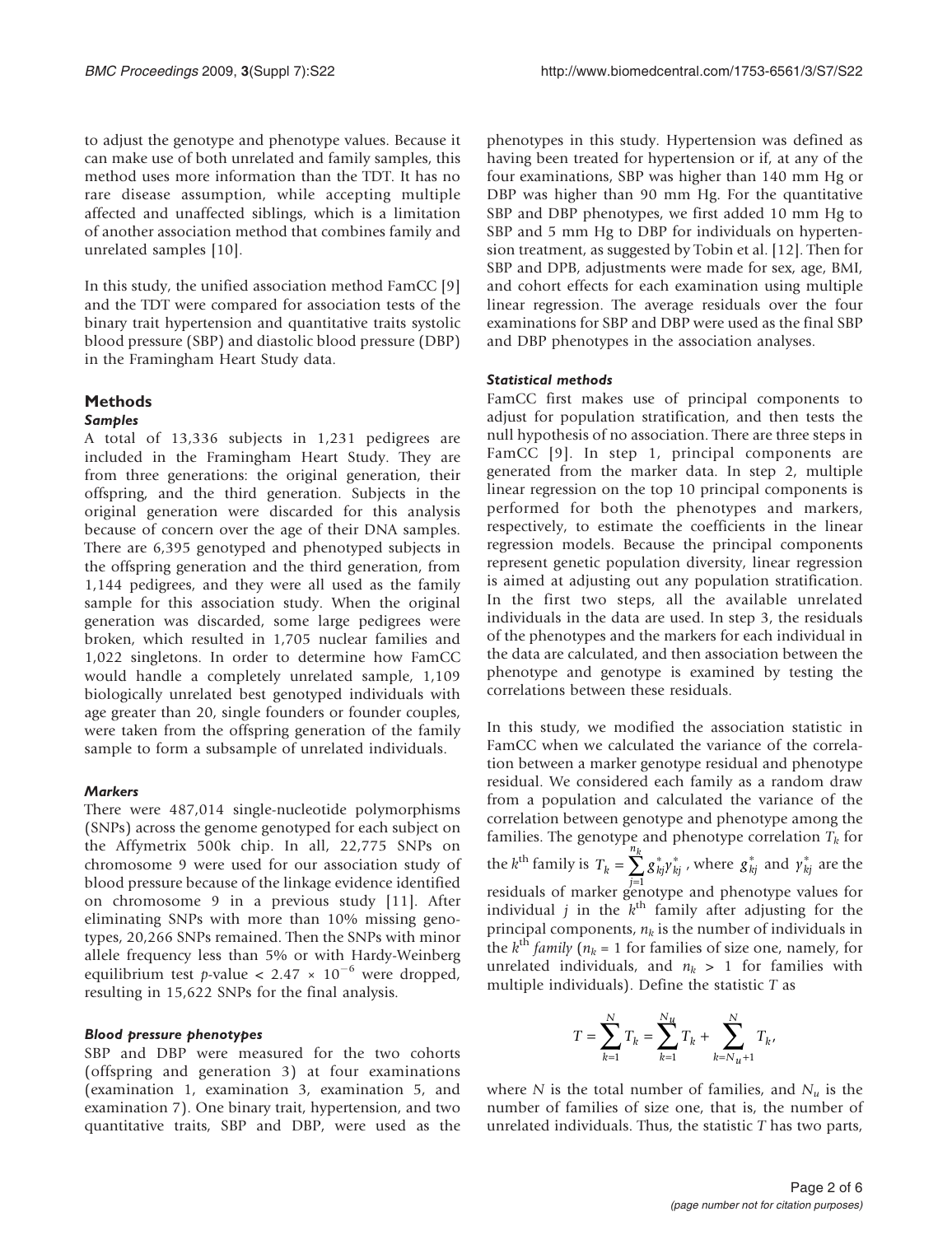the first part is calculated from unrelated individuals and the second part is from families. We calculate the variance of T for families and unrelated individuals separately, that is

$$
V(T) = \sum_{k=1}^N V(T_k) = \sum_{k=1}^{N_u} V(T_k) + \sum_{k=N_u+1}^N V(T_k) = \sum_{k=1}^{N_u} \sigma_u^2 + \sum_{k=N_u+1}^N \sigma_f^2 = N_u \sigma_u^2 + \big(N - N_u\big) \sigma_f^2,
$$

where  $\sigma_u^2$  and  $\sigma_f^2$  are the variances of  $T_k$  for unrelated individuals and families, respectively. They can be estimated from the sample variance as

$$
\sigma_u^2 = \frac{1}{N_u - 1} \sum_{k=1}^{N_u} (T_k - \overline{T}_u)^2, \text{ where } \overline{T}_u = \frac{1}{N_u} \sum_{k=1}^{N_u} T_k
$$

$$
\sigma_f^2 = \frac{1}{N - N_u - 1} \sum_{k=N_u + 1}^{N} (T_k - \overline{T}_f)^2, \text{ where } \overline{T}_f = \frac{1}{N - N_u} \sum_{k=N_u + 1}^{N} T_k.
$$

Thus, estimating the pair-wise correlation between family members for phenotype and genotype [\[9](#page-5-0)] is now unnecessary.

The TDT was conducted with the family-based association testing (FBAT) software [\[13](#page-5-0)], using the -e option to test the null hypothesis of no association in the presence of linkage (i.e., the alternative is the presence of both association and linkage), in which the correlation among sibling marker genotypes is adjusted by an empirical variance-covariance estimator [[14\]](#page-5-0). The additive genetic model was assumed.

In this study, FamCC was used to analyze both the whole family sample and the unrelated subsample. Note that although the whole family sample was subjected to the TDT analysis, only the data available in the 1,705 nuclear families could be informative for that analysis.

## **Results**

[Figure 1](#page-3-0) presents the  $p$ -value distributions for the SNPs on chromosome 9 by the modified FamCC and the TDT, in which no obvious deviation from the expected null distribution was observed. The inflation factor  $\lambda$  [\[15](#page-5-0)], estimated by the mean of the test statistic values across all the SNPs, was close to 1 for FamCC for all three traits [\(Table 1](#page-4-0)), indicating that FamCC can control the inflation of type I error well. FBAT also has good control of type I error. As shown in [Table 1](#page-4-0), FamCC had reasonable type I error at the nominal 0.05 level for all three traits, the highest error rate being 0.053 for hypertension using the unrelated subsample. The highest type I error for FBAT was 0.055 for the phenotype DBP.

[Table 2](#page-4-0) presents SNPs identified by FamCC and FBAT with *p*-values  $< 0.0001$ .

For hypertension, FamCC identified six SNPs using the family sample; two of them also had  $p$ -values = 0.01 by FamCC using the unrelated subsample. However, these SNPs had  $p$ -values > 0.05 by FBAT. For SBP, FamCC detected SNPs rs4979219 and rs10961684 using the unrelated subsample and the family sample, respectively, and FBAT detected SNP rs2583845. For DBP, FamCC detected one SNP (rs1547761) using the family sample that had a  $p$ -value 0.005 by FBAT. FBAT identified six SNPs with  $p$ -values < 0.0001, and three of them had p-values < 0.05 by FamCC using the family sample. Most of the SNPs listed in [Table 2](#page-4-0) are located in gene desert regions. Four SNPs are in linkage disequilibrium (LD) and are located on the gene PRG-3, and one is in the gene ABL1.

#### **Discussion**

We compared FamCC and the TDT for an association study of hypertension in the Framingham Heart Study data and found a number of interesting results.

The modified FamCC statistic, which does not require estimating the pairwise genotype-phenotype correlations between family members, has reasonable type I error rates for both the family sample and the unrelated subsample. Moreover, on checking the inflation factor with FamCC for each trait, no obvious inflation of type I error was observed. Using FamCC to identify genes associated with hypertension, we found that although there are several SNPs deviating from the expected null distribution [\(Figure 1\)](#page-3-0), four of these SNPs were in strong LD, suggesting duplication of signals.

Using the same family sample, FamCC and FBAT produced different levels of significance for the same SNP in association testing of the three traits-hypertension, SBP, and DBP. Such differences also arose when comparing FBAT and the generalized estimating equation approach in a study by Levy et al. [[16\]](#page-5-0). These inconsistent results reflect the different information used by these two approaches and the fact that, because of these different assumptions, it is the alternative hypotheses that are different. For FBAT, the alternative hypothesis is one of both linkage and association, while for FamCC it is association only. FBAT, controls for population stratification by comparing transmitted with non-transmitted alleles from heterozygous parents, ignoring the information in homozygous parents, while FamCC applies principal components obtained from marker genotype data to adjust for any stratification in testing the null hypothesis of association only. FamCC uses all the available phenotype and genotype data, therefore the effective sample size for the TDT method is much smaller than that for FamCC, which would be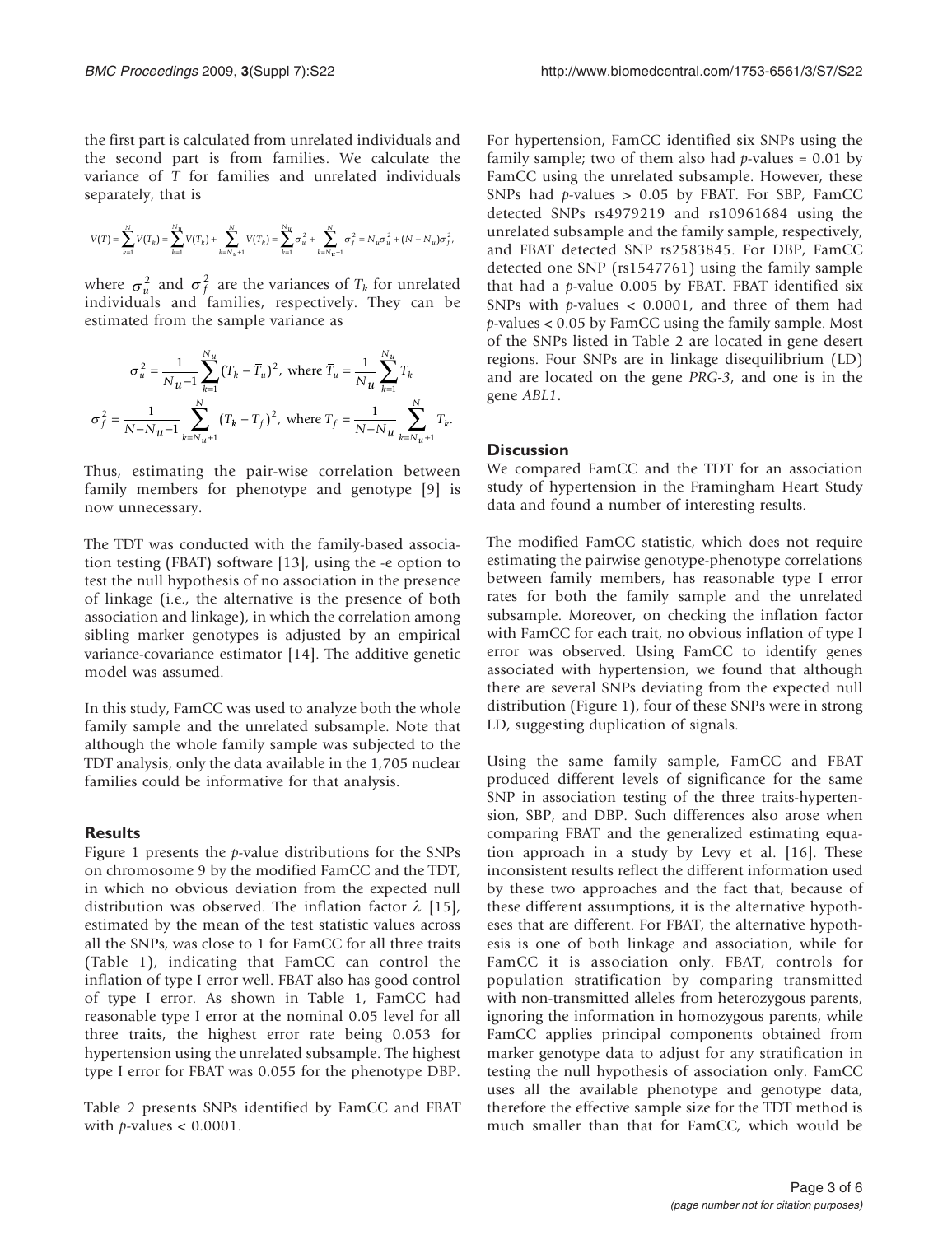<span id="page-3-0"></span>

Figure 1

Q-Q plots of the p-value distributions for FamCC and FBAT. The left column shows the plots from FamCC using the unrelated subsample, the middle column are the plots from FamCC using the family sample, and the right column are the plots from FBAT using the family sample. The three rows are respectively for hypertension, SBP and DBP. x axes, expected distribution; y axes, observed distributions; the scale is  $-log_{10}(p)$ .

expected to result in higher power for FamCC, as shown by Zhu et al. [[9](#page-5-0)]. Moreover, none of the detected SNPs reached the 0.05 significance level after correcting for multiple tests (corresponding to the nominal  $p$ -value  $2.5 \times 10^{-6}$ ). Thus, the SNPs identified by both FamCC and FBAT may only reflect the randomness of the p-values under the null hypothesis. Because the information used and the alternative hypotheses assumed by FamCC and FBAT are not the same, observing inconsistent *p*-values from the two methods is not surprising.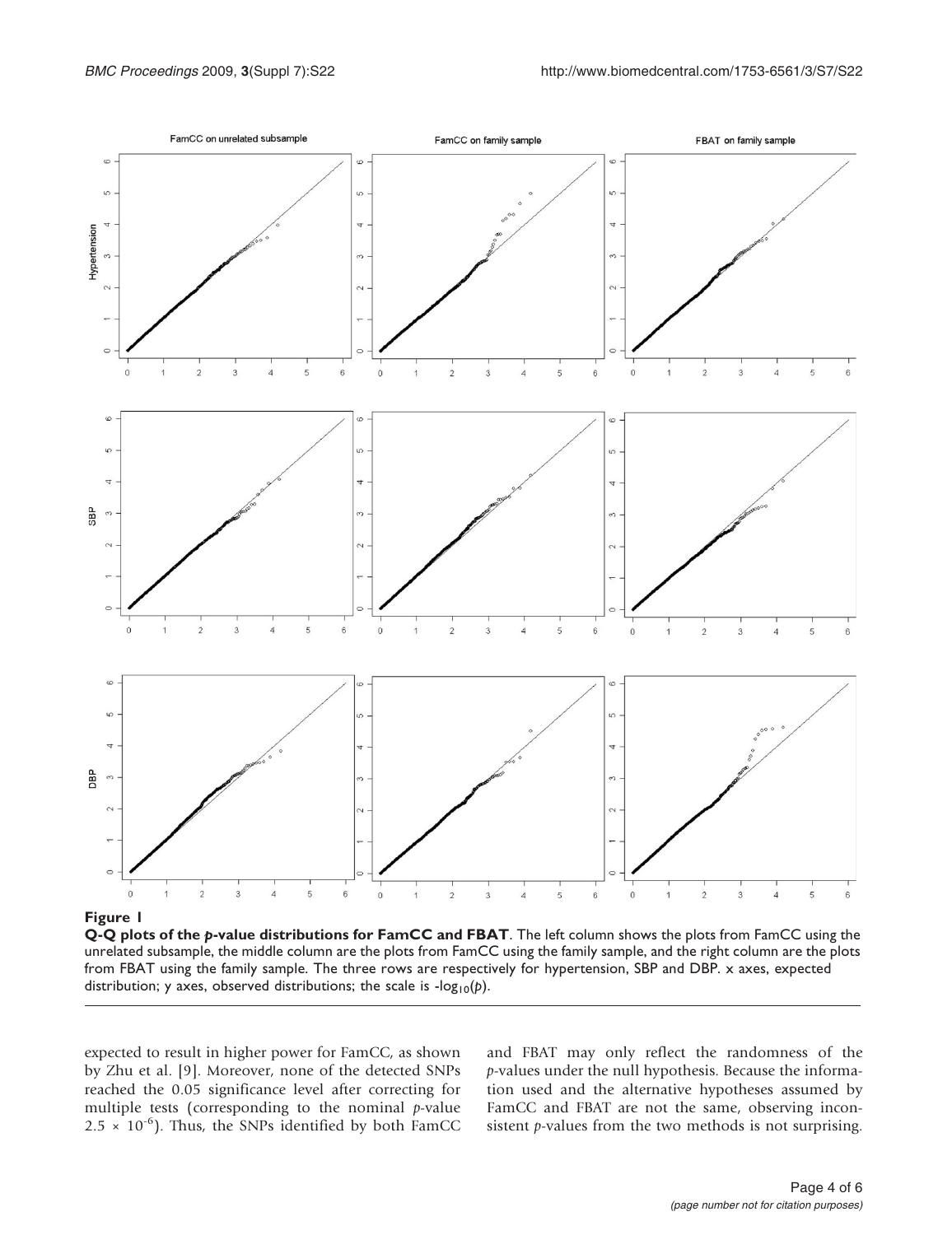| <b>Method</b> | <b>Sample</b>       | Inflation factor $\lambda$ |            |            | Type I error $(0.05$ level) <sup>a</sup> |            |            |
|---------------|---------------------|----------------------------|------------|------------|------------------------------------------|------------|------------|
|               |                     | <b>Hypertension</b>        | <b>SBP</b> | <b>DBP</b> | <b>Hypertension</b>                      | <b>SBP</b> | <b>DBP</b> |
| FamCC         | Unrelated subsample | I.O3                       | 1.01       | .02        | 0.053                                    | 0.049      | 0.051      |
| FamCC         | Family sample       | 06. ا                      | 1.03       |            | 0.048                                    | 0.051      | 0.051      |
| <b>FBAT</b>   | Family sample       | 00. ا                      | 0.98       | .02        | 0.051                                    | 0.046      | 0.055      |

#### <span id="page-4-0"></span>Table 1: Inflation factor and type I error for FamCC and FBAT

 $^{\text{a}}$ On the assumption that all SNPs with p-values < 0.05 represent type I errors.

#### Table 2: SNPs on chromosome 9 identified by FamCC and FBAT with p-values < 0.0001

| <b>SNP</b>          | Position (bp) |      | Allele Freq. FamCC Unrelated FamCC Family<br>subsample | sample                         | <b>FBAT Family sample</b> | Gene                     |  |
|---------------------|---------------|------|--------------------------------------------------------|--------------------------------|---------------------------|--------------------------|--|
| <b>Hypertension</b> |               |      |                                                        |                                |                           |                          |  |
| rs278714            | 75348574      | 0.06 | 0.01                                                   | $7.24 \times 10^{-5}$          | 0.30                      | 373 kb to ANXAI          |  |
| rs368408            | 75355214      | 0.06 | 0.01                                                   | $6.26 \times 10^{-5}$          | 0.26                      | 380 kb to ANXAI          |  |
| rs17761685          | 102914240     | 0.20 | 0.08                                                   | $4.71 \times 10^{-5}$          | 0.40                      | PRG-3                    |  |
| rs17829436          | 102932851     | 0.18 | 0.19                                                   | $4.65 \times 10^{-5}$          | 0.46                      | PRG-3                    |  |
| rs17829926          | 102944699     | 0.19 | 0.12                                                   | $2.12 \times 10^{-5}$          | 0.54                      | PRG-3                    |  |
| rs4278208           | 102969600     | 0.19 | 0.11                                                   | $1.02 \times 10^{-5}$          | 0.52                      | PRG-3                    |  |
| rs2984524           | 74179463      | 0.48 | 0.20                                                   | 0.30                           | $6.90 \times 10^{-5}$     | 10 kb to ZFAND5          |  |
| <b>SBP</b>          |               |      |                                                        |                                |                           |                          |  |
| rs4979219           | 109463841     | 0.16 | $8.52 \times 10^{-5}$                                  | 0.02                           | 0.38                      | 172 kb to KLF4           |  |
| rs10961684          | 14718052      | 0.25 | 0.25                                                   | 6.11 $\times$ 10 <sup>-5</sup> | 0.75                      | 5 kb to CERI             |  |
| rs2583845           | 132603386     | 0.29 | 0.15                                                   | 0.16                           | $8.50 \times 10^{-5}$     | ABL I                    |  |
| <b>DBP</b>          |               |      |                                                        |                                |                           |                          |  |
| rs1547761           | 16908196      | 0.30 | 0.08                                                   | $3.08 \times 10^{-5a}$         | $5.00 \times 10^{-3}$     | 40 kb to BNC2            |  |
| rs7859491           | 121679109     | 0.10 | 0.70                                                   | 0.10                           | $5.70 \times 10^{-5}$     | 500 kb to DBCI, CDK5RAP2 |  |
| rs3934946           | 121680170     | 0.10 | 0.71                                                   | 0.06                           | $2.70 \times 10^{-5}$     | 500 kb to DBCI, CDK5RAP2 |  |
| rs41332646          | 121688986     | 0.10 | 0.90                                                   | 0.04                           | $4.10 \times 10^{-5}$     | 500 kb to DBCI, CDK5RAP2 |  |
| rs10984755          | 121691216     | 0.10 | 0.91                                                   | 0.04                           | $3.00 \times 10^{-5}$     | 500 kb to DBCI, CDK5RAP2 |  |
| rs10984756          | 121691605     | 0.10 | 0.90                                                   | 0.07                           | $2.80 \times 10^{-5}$     | 500 kb to DBCI, CDK5RAP2 |  |
| rs10984758          | 121691719     | 0.10 | 0.73                                                   | 0.04                           | $2.40 \times 10^{-5}$     | 500 kb to DBCI, CDK5RAP2 |  |

 $^{\circ}$ Bold font indicates p-value  $<$ 10<sup>-4</sup>.

## Conclusion

In this study, we compared FamCC and the TDT using data on hypertension, SBP, and DBP in the Framingham Heart Study data. Our study indicated FamCC has reasonable type I error. We observed inconsistent results produced by FamCC and the TDT. The inconsistency can be attributable to the fact these two methods are based on different assumptions, and use different information. These results may also reflect randomness of the  $p$ -values of the two methods under the null hypothesis. However, their performance, especially the power of the modified FamCC and the TDT, should be further investigated by simulation studies.

## List of abbreviations used

DBP: Diastolic blood pressure; FamCC: Family-casecontrol; FBAT: Family-based association testing; LD: Linkage disequilibrium; SBP: Systolic blood pressure; SNP: Single-nucleotide polymorphism; TDT: Transmission disequilibrium test.

## Competing interests

The authors declare that they have no competing interests.

## Authors' contributions

XS integrated the data and performed the data analyses. TF modified the FamCC program for this study. YS prepared the data from the original Genetic Analysis Workshop 16 data. XZ and RCE conceived of and designed the study. XS, XZ, and RCE drafted the manuscript. RCE, XZ, and XS critically revised the manuscript for important intellectual content.

## Acknowledgements

This work was supported by the National Institutes of Health grant numbers HL074166, HL086718 from the National Heart, Lung and Blood Institute, HG003054 from the National Human Genome Research Institute, and GM28356 from the National Institute of General Medical Sciences. The Genetic Analysis Workshops are supported by NIH grant R01 GM031575 from the National Institute of General Medical Sciences. We appreciate the two reviewers' and editor's constructive comments.